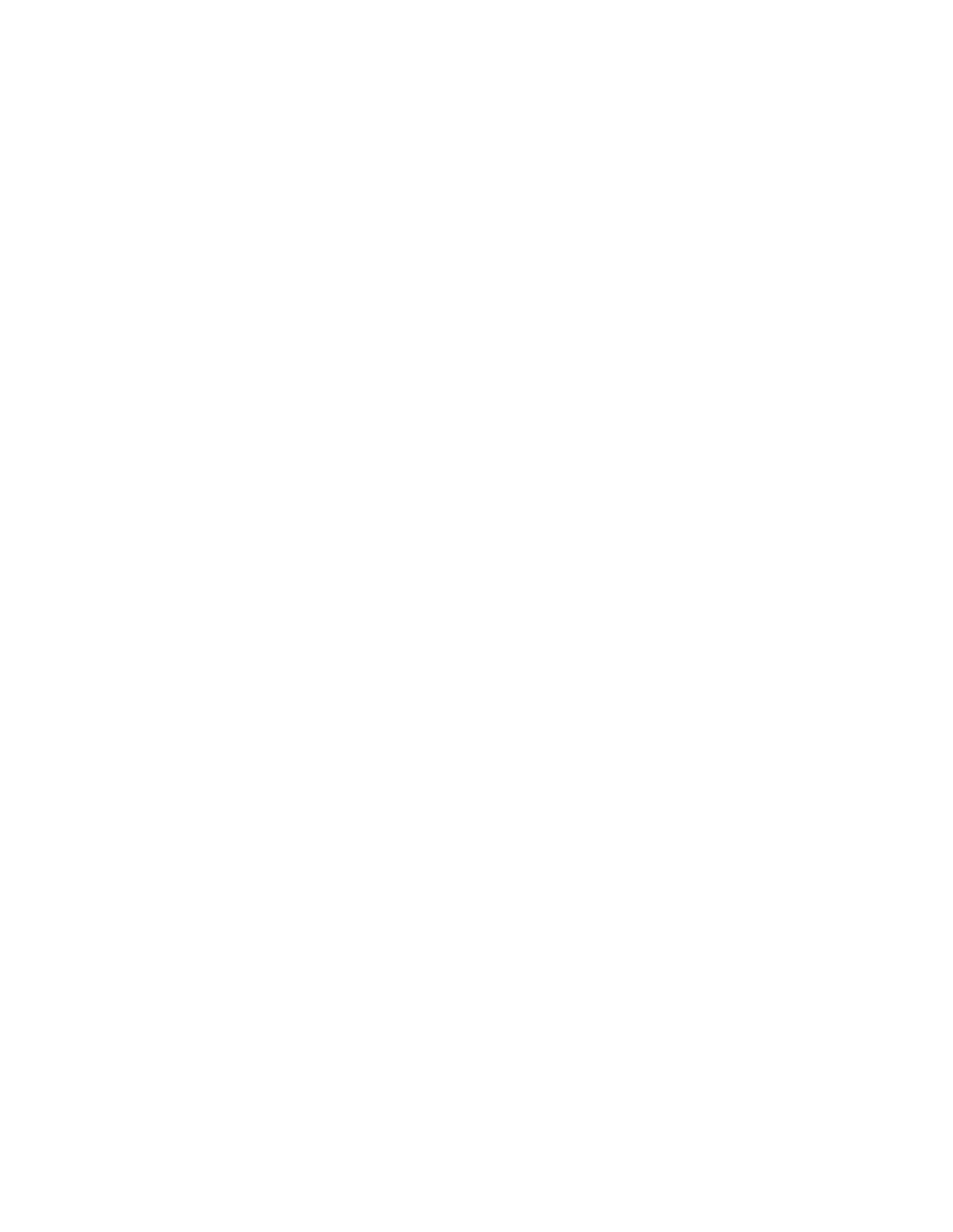## **Background**

Personality traits, defined as patterns of thinking, feeling, and behaving which are relatively stable across time and situations, have recently been recognized as important predictors of economic outcomes (Borghans, Duckworth, Heckman, & Ter Weel, 2008; Paunonen, 2003). The Big Five taxonomy of personality traits is now widely accepted as describing the organization of personality at the broadest level of abstraction. This taxonomy has been replicated across cultures (John & Srivastava, 1999) and developmental stages of the life course (Soto, John, Gosling, & Potter, 2008).

 The personality psychology literature has identified conscientiousness as the Big Five factor most robustly related to academic achievement (Poropat, 2009), job performance (Roberts, Kuncel, Shiner, Caspi, & Goldberg, 2007), marital stability (Roberts et al., 2007), physical health (Hampson, Goldberg, Vogt, & Dubanoski, 2006; Hampson, in press), and longevity (Martin, Friedman, & Schwartz, 2007).

 Consistent with these findings, Duckworth and Weir found Big Five conscientiousness to be more strongly associated with both lifetime earnings and wealth conditional upon earnings, than any other Big Five factor. These associations remained significant even when controlling for years of education, demographics, and measures of cognitive ability. The objective of this research is to find whether personality traits are associated with economic preparation for retirement where preparation is defined to be a good balance between economic resources and spending.

 In prior work Hurd and Rohwedder developed a simulation model to assess economic preparation for retirement (Hurd & Rohwedder, 2008; Hurd & Rohwedder, 2010). The method is to simulate consumption paths over the remaining life cycle for a sample of households observed shortly after retirement. The consumption path is anchored at the initial post-retirement consumption level and follows the path given by the slopes of consumption paths estimated from the Consumption and Activities Mail Survey (CAMS) panel data. The simulations take into account uncertainty about the length of life, uncertainty about health care spending, differential mortality, taxes and marital status. Broadly speaking a person or couple is adequately prepared if economic resources including wealth, pensions, future earnings, and Social Security benefits can support with high probability the estimated path of consumption.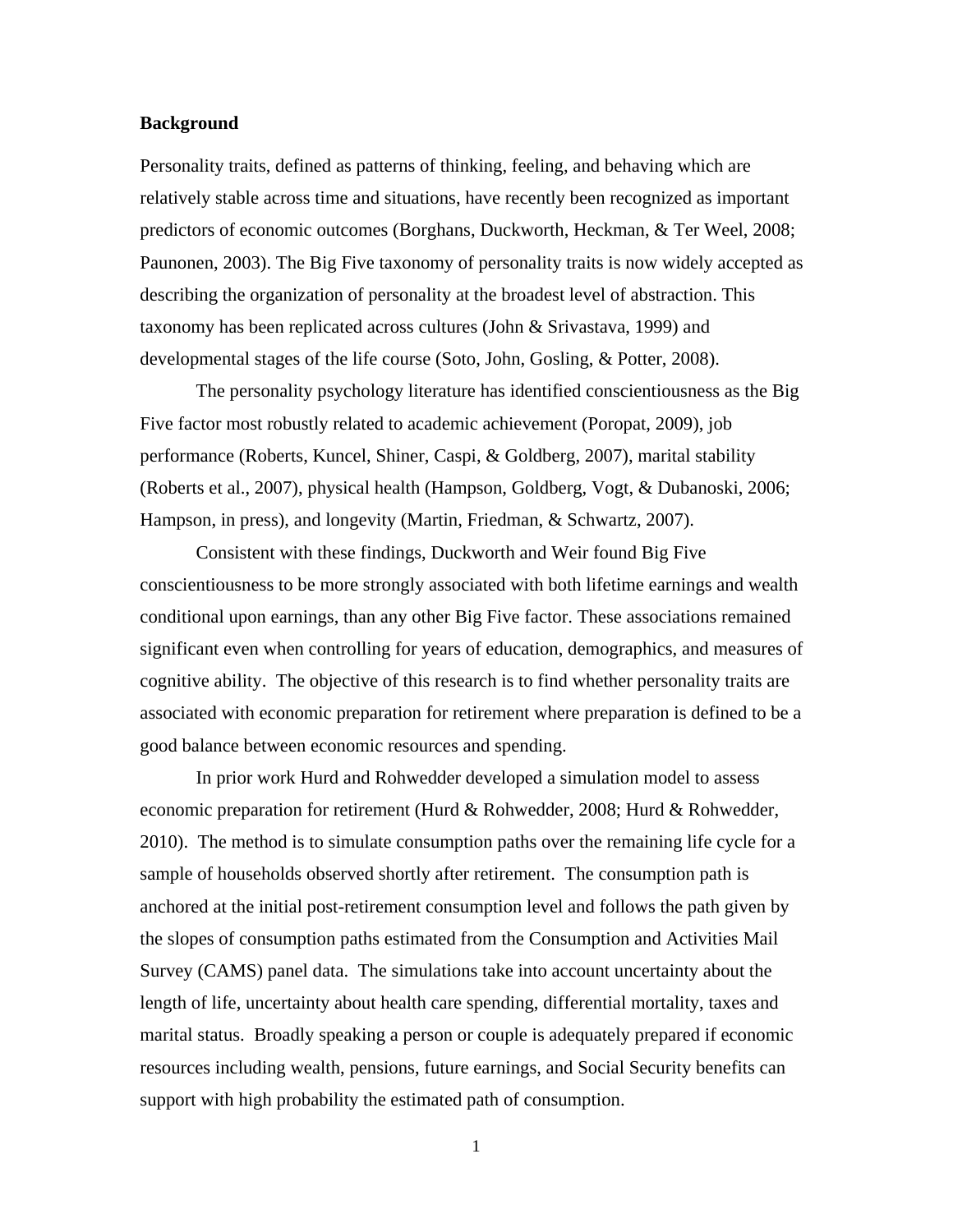This research advances previous research linking economic outcomes to personality traits because it accurately compares spending levels with economic resources. While informative, the comparison of spending levels or of saving rates across personality types without controlling for life-cycle effects will be inaccurate. For example, some conscientious persons in their 60s may have already saved adequately and so their optimal saving rate could be close to zero. Persons with reduced life expectancy, which may be correlated with personality traits, should have reduced saving rates. Furthermore, it is necessary to account for pension and Social Security resources, which is difficult prior to retirement. This paper shows, conditional on economic resources and accounting for life-cycle effects, whether the level of consumption (and hence the saving rate) varies with personality traits. It quantifies shortfalls or excesses in consumption as a function of those traits.

## **Data**

The HRS solicited data on an adjective measure of the Big Five for about half the HRS sample (chosen at random) in the 2006 Psychosocial Leave-Behind Participant Lifestyle Questionnaire, which was provided to participants who participated in a face-to-face interview (about 82% of HRS participants responded). In 2008 the other half of the HRS was solicited. An estimated 14,500 individuals completed this paper-and-pencil measure (about 90% response rate for those assigned to a face to face interview). Because not all HRS participants completed the psychosocial questionnaire, survey weights are available to adjust for sample selection.

#### **Measures of personality traits**

The Big Five measure (Lachman & Bertrand, 2001) included five adjective markers of Conscientiousness: organized, responsible, hardworking, careless (reversed), and thorough. These were endorsed on a 4-point scale from  $1 =$  "not" to  $4 =$  "a lot." The Emotional Stability scale included four items endorsed on the same scale: moody (reversed), nervous (reversed), calm, and worrying (reversed). Both scales were reliable, with alphas above .70 (Roberts, Smith, & Jackson, 2009). The remaining Big Five scales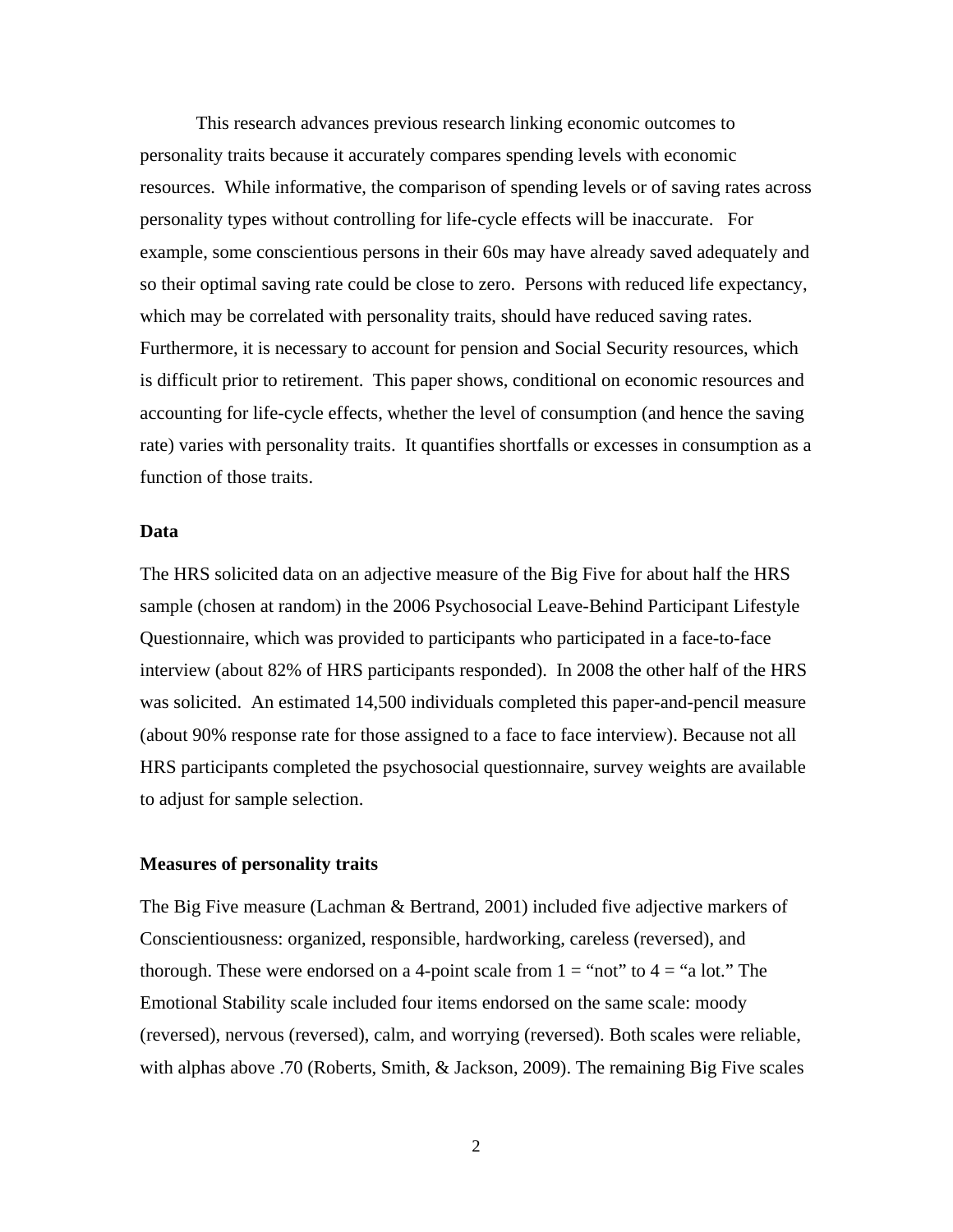(i.e., extraversion, agreeableness, and openness to experience) will also be included in analyses but are not expected to be robustly associated with outcomes.

 A separate scale included four additional items assessing the orderliness facet of conscientiousness and four additional items assessing emotional stability. These items were endorsed on a 5-point scale where  $1 =$  "very accurate" and  $5 =$  "very inaccurate." Orderliness items included: gets chores done right away, often forget to put things back in their proper place (reversed), like order, and make a mess of things (reversed). Emotional stability items included: have frequent mood swings (reversed), am relaxed most of the time, get upset easily (reversed), and seldom feel blue.

 Several other scales in the 2006/2008 questionnaire measured aspects of subjective well-being, including life satisfaction, purpose in life, self-acceptance, personal growth, positive affect, and (lack of) negative affect. These variables will be included as covariates in our analyses.

 The same respondents who were selected to receive the 2006 psychosocial leavebehind were selected again in 2010 to receive the leave-behind, providing a two-wave panel observed on about 7,000 respondents. The Great Recession reached its low point in approximately March 2009, and at least in the housing and labor markets had not markedly improved by the time of HRS 2010. Thus on about half the HRS sample we will have observations on personality traits before and during the recession.

## **Economic data**

 Our economic analyses are based on data from the HRS and data from the CAMS. In September 2001, CAMS wave 1 was mailed to 5,000 households selected at random from households that participated in HRS 2000. In couple households, it was sent to one of the two spouses at random. In September 2003 and October 2005, 2007 and 2009, CAMS waves 2-5 were sent to the same households.

 CAMS asked respondents about their spending in each of 32 categories. This represents almost the totality of household spending. The rates of item nonresponse were small, and some values could be imputed to zero with considerable confidence, due to the information in the linked HRS data. The resulting spending levels are close to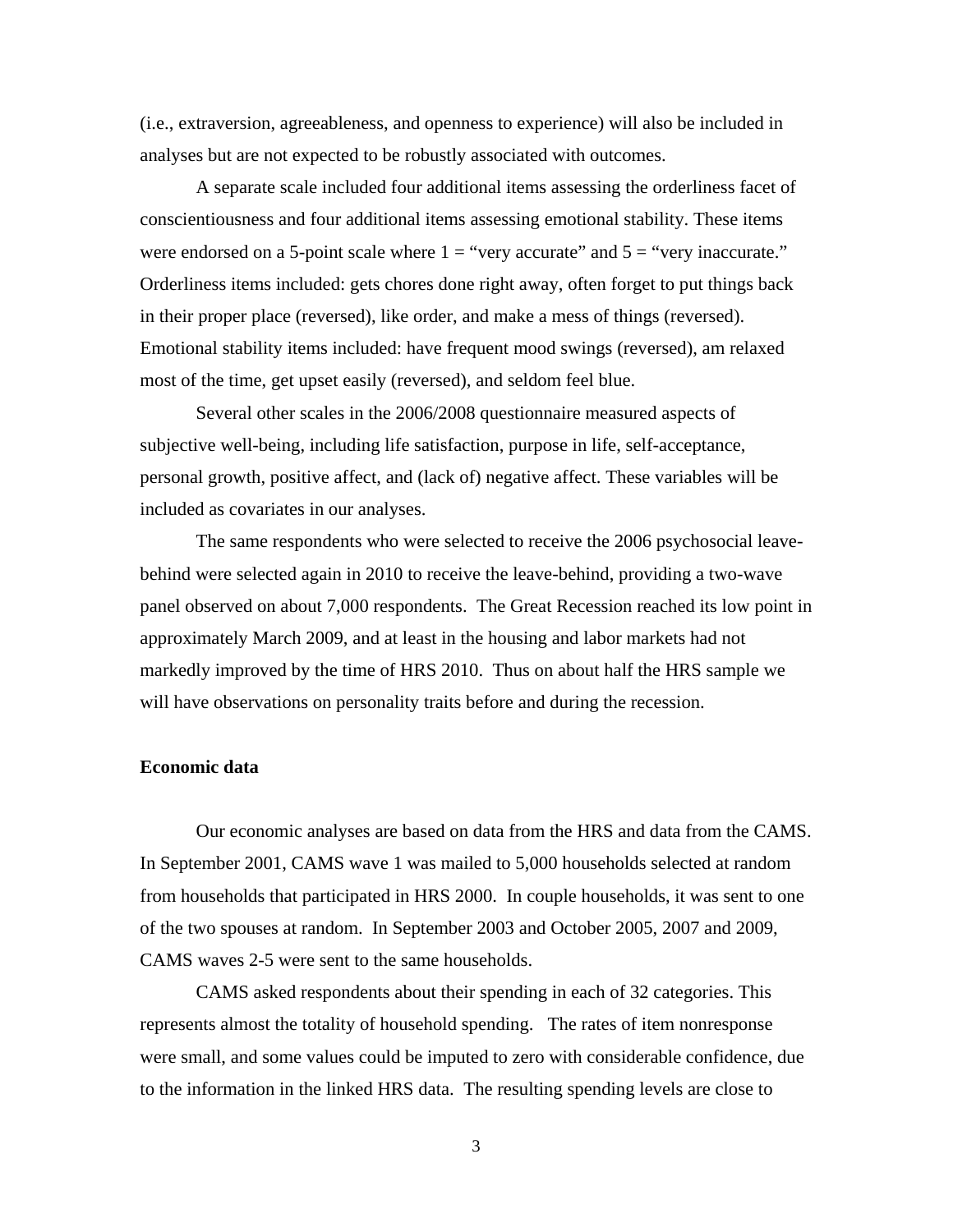totals from the Consumer Expenditure Survey (CEX) for the age groups 55-74, but CAMS shows higher spending levels among those 75 or over.

## **Model of life-cycle consumption**

We have estimated life-cycle consumption paths for couples and for single persons based on CAMS panel data. Besides accounting for age and marital status, the estimations account for differential mortality as represented by sex and by education. Beginning with the level of spending at ages 65-69 we simulate the consumption path of single persons until death which happens at random according to probabilities that are specific to age, sex, marital status and education. We count the fraction of the simulations in which an individual dies before running out of wealth. If that fraction is high (say 95%), we conclude the person is adequately prepared for retirement. The evaluation involves comparing economic resources with needs as reflected in initial consumption. We account for consumption of health-care services on average in the CAMS data. If there were no spending risk, out-of-pocket spending for health care would need no further treatment. But because spending risk is a factor, a single person's actual consumption of health-care services will differ from the average level by a spending shock that has an expected value of zero, but could be quite large. We construct that shock from HRS data on out-of-pocket spending for health-care services.

Couples will follow the path of couple's consumption path as long as both spouses are alive. Then the surviving spouse will switch to a single person's consumption path. The surviving spouse's level of consumption will depend on returns-to-scale in consumption by the couple. Upon the death of one spouse, the surviving spouse will reduce consumption to the level specified by the returns-to-scale parameter which we have taken from the literature. For example, the poverty line specifies that a couple with 1.26 times the income of a single person who is at the poverty line will also be at the poverty line. This implies that consumption by the surviving spouse should be 79% of consumption by the couple to equate effective consumption.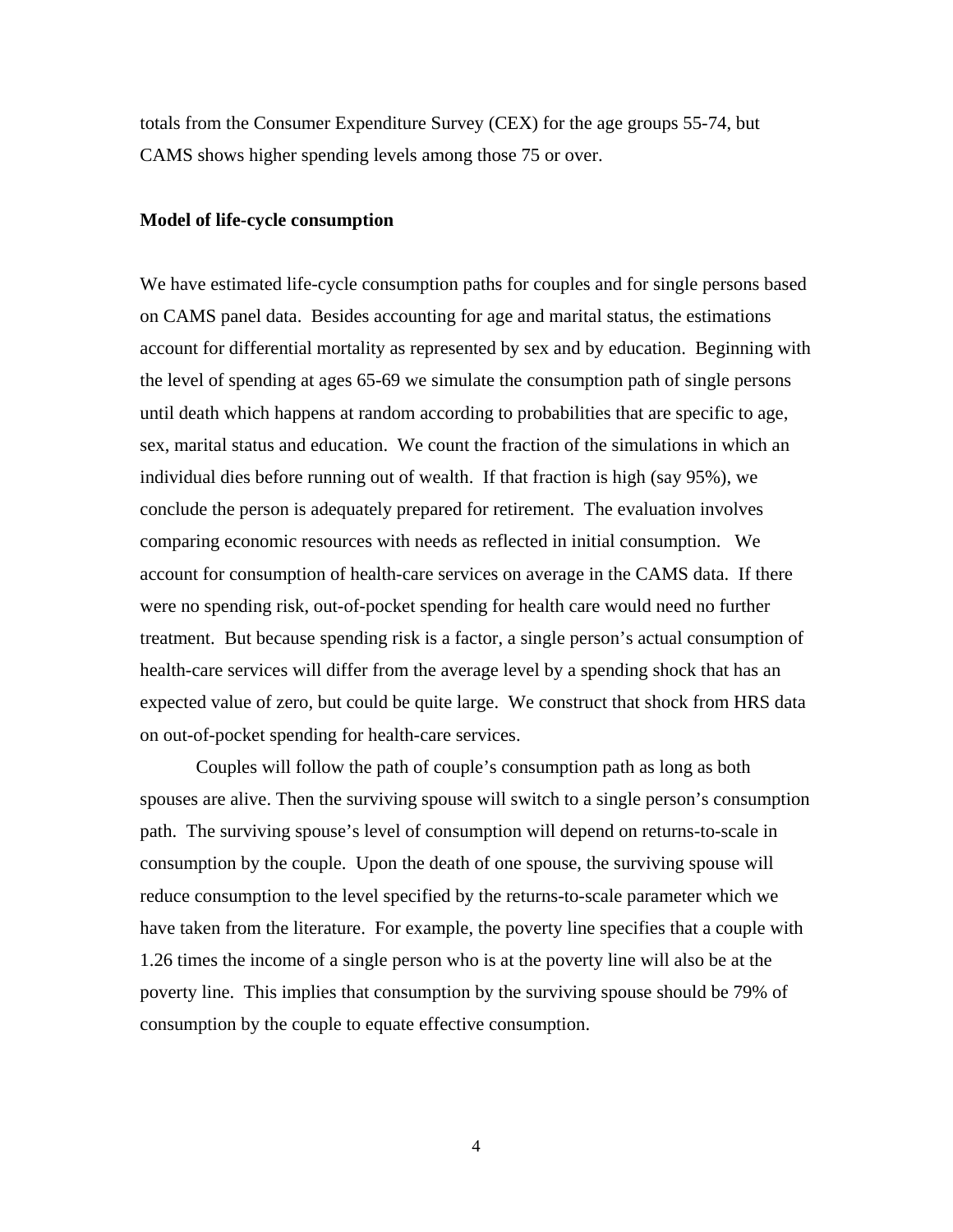In addition to longevity and health care spending risk the models take into account taxes including different tax rates for Social Security income and for other income, taxes on retirement accounts, and differential mortality.

 We consider a person adequately prepared for retirement if he or she has a high probability of dying with wealth.

## **Results**

We first simulate consumption paths and find economic preparation for retirement. Then we estimate the effect of personality traits controlling for education and marital status which we have found in our prior work to be predictive of economic preparation. Table 1 shows the effect of personality traits on the probability of being economically prepared for retirement.

 Among married persons, conscientiousness has a significant positive effect on economic preparation for retirement for husbands; neuroticism has a significant negative effect on preparation for wives. No other coefficients are significant. Among single persons neuroticism has a significant negative effect on preparation for all singles; extraversion has a negative effect for males. No other coefficients are significant. Thus conscientiousness does not predict economic preparation for retirement unlike prior findings that focused on accumulation of economic resources.

 As a check on our methods, we do also find that conscientiousness is associated with higher economic resources (not shown); for example among all married persons a one unit increase in conscientiousness (on a scale of 1-4) is associated with increased total economic resources of about 40%. But this greater level of resources is offset by a higher level of spending so that the probability of running out of resources prior to death is no lower among those with high levels of conscientiousness.

 We conclude that, in accordance with prior research, conscientiousness is associated with accumulated economic resources. But conscientiousness is not associated with greater preparation for retirement because the higher levels of economic resources lead to high spending levels that offset the greater resources.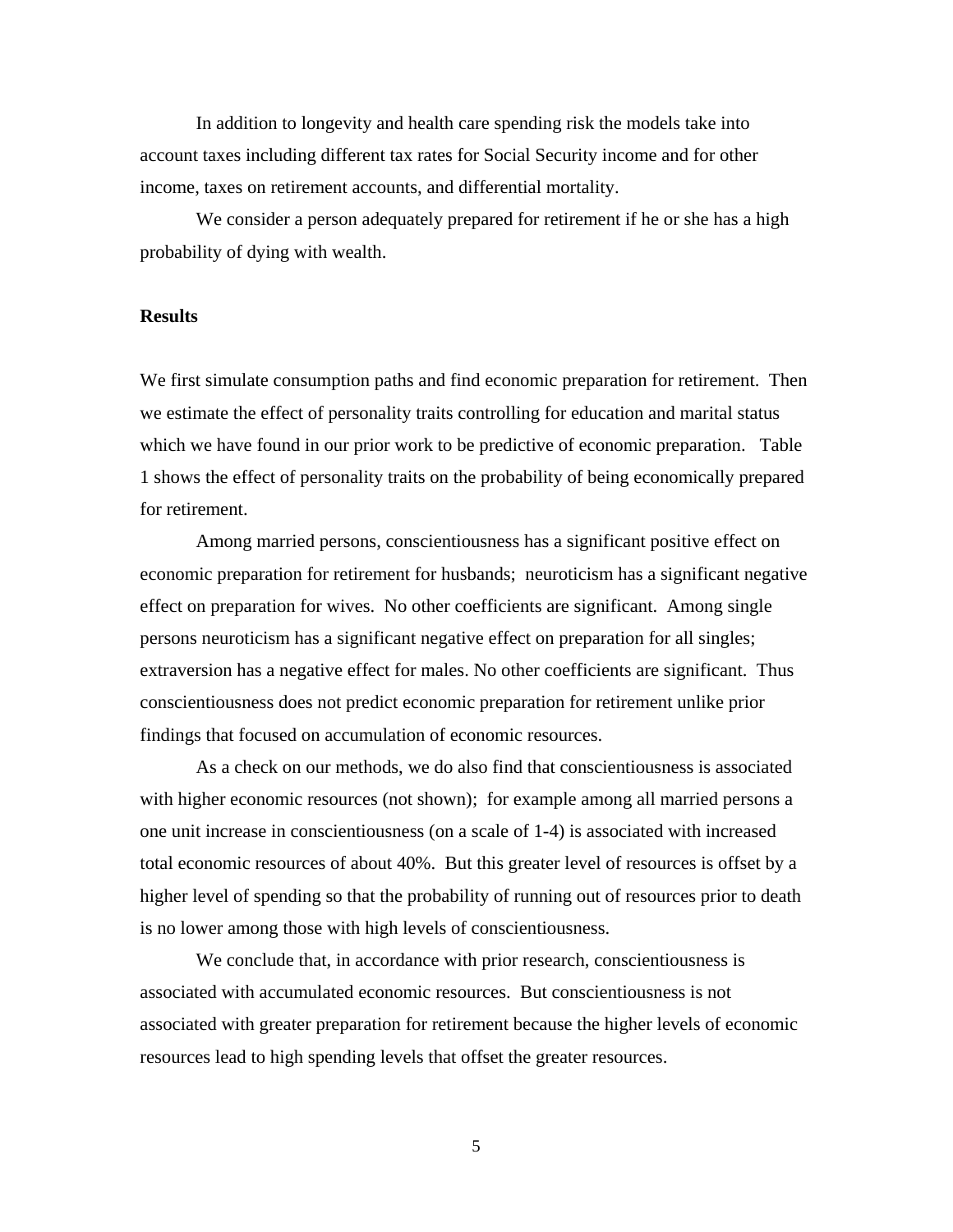|                   | All     | p-value | Males   | p-value | Females | p-value |
|-------------------|---------|---------|---------|---------|---------|---------|
| <b>Couples</b>    |         |         |         |         |         |         |
| neuroticism       | $-0.05$ | 0.04    | 0.01    | 0.71    | $-0.09$ | 0.00    |
| extraversion      | $-0.02$ | 0.51    | $-0.09$ | 0.10    | 0.02    | 0.57    |
| agreeable         | $-0.01$ | 0.84    | $-0.04$ | 0.48    | 0.01    | 0.90    |
| conscientiousness | 0.06    | 0.08    | 0.14    | 0.03    | 0.01    | 0.88    |
| openness          | $-0.02$ | 0.49    | $-0.03$ | 0.60    | $-0.02$ | 0.53    |
| <b>Singles</b>    |         |         |         |         |         |         |
| neuroticism       | $-0.08$ | 0.05    | $-0.09$ | 0.22    | $-0.06$ | 0.21    |
| extraversion      | $-0.07$ | 0.19    | $-0.20$ | 0.04    | $-0.02$ | 0.77    |
| agreeable         | $-0.07$ | 0.20    | 0.01    | 0.93    | $-0.05$ | 0.49    |
| conscientiousness | 0.01    | 0.84    | 0.08    | 0.43    | 0.01    | 0.86    |
| openness          | 0.02    | 0.73    | 0.05    | 0.62    | $-0.02$ | 0.73    |

**Table 1. Marginal change in probability of being economically prepared for retirement** 

## **References**

- Borghans, L., Duckworth, A. L., Heckman, J. J., & Ter Weel, B. (2008). The economics and psychology of personality traits. *Journal of Human Resources*.
- Hampson, S. E., Goldberg, L. R., Vogt, T. M., & Dubanoski, J. P. (2006). Forty Years On: Teachers' Assessments of Children's Personality Traits Predict Self-Reported Health Behaviors and Outcomes at Midlife. *Health Psychology, 25*, 57-64.
- Hampson, S. E. F., Howard S. (in press). Personality and health: A life span perspective. In R. W. R. O. P. John, & L. Pervin (Ed.), *The Handbook of Personality* (3rd ed.). New York Guilford.
- Hurd, M.D & Rohwedder, S. (2008). The Adequacy of Economic Resources in Retirement *Michigan Retirement Research Center Working Paper* WP 2008-184
- Hurd, M.D & Rohwedder, S. (2010). The Effect of the Risk of Out-of-Pocket Spending for Health Care on Economic Preparation for Retirement. *Michigan Retirement Research Center Working Paper* WP 2010-232
- John, O. P., & Srivastava, S. (1999). The Big Five Trait taxonomy: History, measurement, and theoretical perspectives. In L. A. Pervin & O. P. John (Eds.), *Handbook of personality: Theory and research (2nd ed.).* (pp. 102-138). New York, NY, US: Guilford Press.
- Lachman, M. E., & Bertrand, R. M. (2001). Personality and the self in midlife. In M. E. Lachman (Ed.), Handbook of midlife development (pp. 279-309). New York: Wiley.
- Martin, L. R., Friedman, H. S., & Schwartz, J. E. (2007). Personality and mortality risk across the life span: The importance of conscientiousness as a biopsychosocial attribute. *Health Psychology, 26*, 428-436.